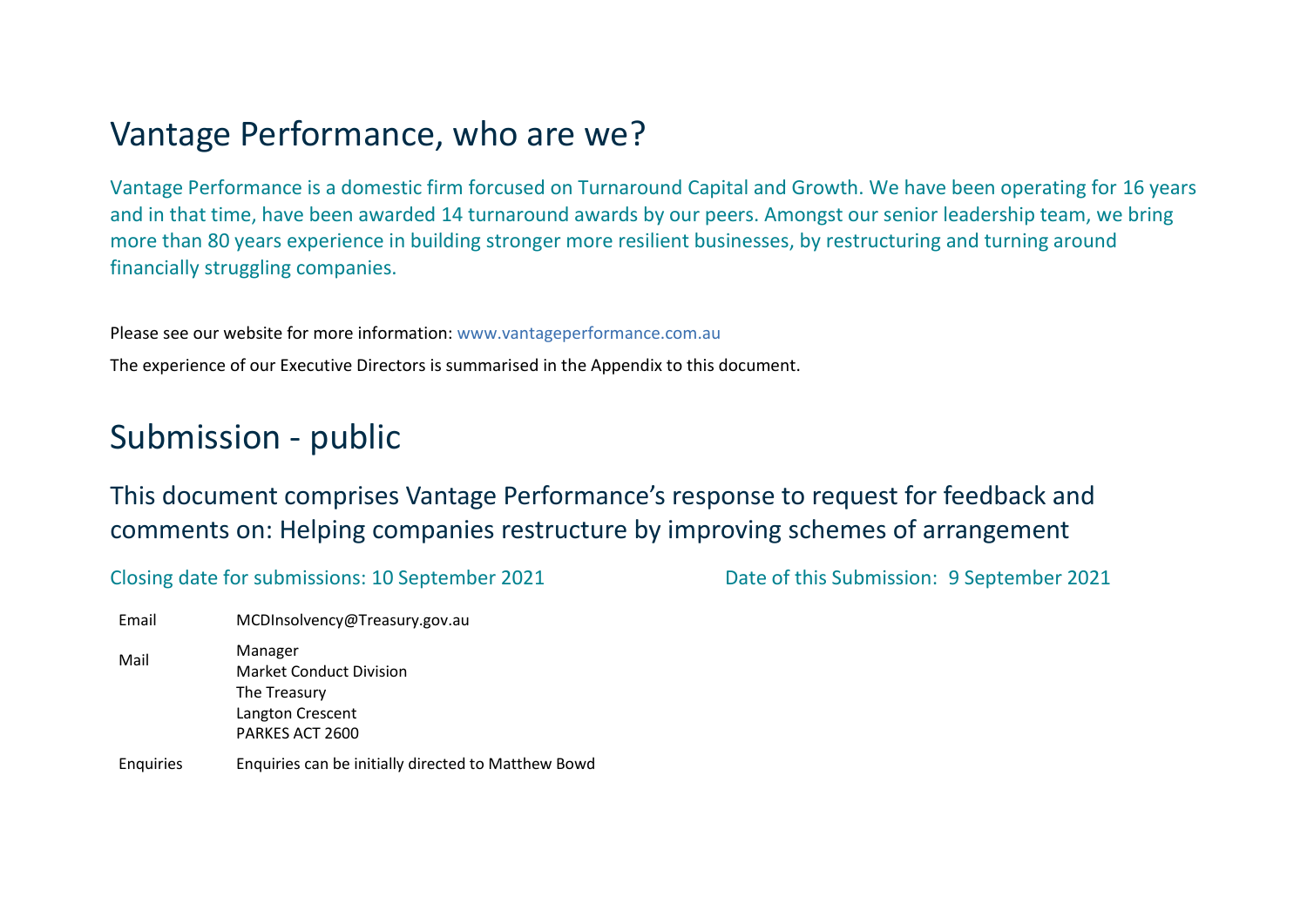# Helping companies restructure by improving schemes of arrangement – questions proposed by Treasury

| Question                                                                                                                                                                                                                                               | <b>Response</b>                                                                                                                                      | <b>Comment</b>                                                                                                                                                                                                                                                                                                                                                                                                                                                                                                                                                                                                                                                                                                                                                                                                                                                                                                                                                                                                                                                                                                                                                                                                                                                                                                                                                                                                                                                                                                                                                                                                                                                                                                                                                                |
|--------------------------------------------------------------------------------------------------------------------------------------------------------------------------------------------------------------------------------------------------------|------------------------------------------------------------------------------------------------------------------------------------------------------|-------------------------------------------------------------------------------------------------------------------------------------------------------------------------------------------------------------------------------------------------------------------------------------------------------------------------------------------------------------------------------------------------------------------------------------------------------------------------------------------------------------------------------------------------------------------------------------------------------------------------------------------------------------------------------------------------------------------------------------------------------------------------------------------------------------------------------------------------------------------------------------------------------------------------------------------------------------------------------------------------------------------------------------------------------------------------------------------------------------------------------------------------------------------------------------------------------------------------------------------------------------------------------------------------------------------------------------------------------------------------------------------------------------------------------------------------------------------------------------------------------------------------------------------------------------------------------------------------------------------------------------------------------------------------------------------------------------------------------------------------------------------------------|
| Question 1a: Should an automatic moratorium apply<br>from the time that a Company proposes a scheme of<br>arrangement?<br>Question 1b: Should the automatic moratorium apply<br>to debt incurred by the Company in the automatic<br>moratorium period? | S411(16)<br>already<br>provides<br>the<br>platform<br>for a<br>moratorium as may<br>be required, by<br>application to the<br>Court.<br>See comments. | Vantage Performance is supportive of reforms which promote restructuring and<br>turnaround efforts in Australia. A key element of a successful restructure or turnaround,<br>is stakeholder management with a view to stabilising the business, and the ability to<br>continue to work with creditors on trading terms aligned with the business' available<br>working capital during the turnaround phase.<br>Absent an automatic moratorium, companies currently have the following available:<br>Negotiate a mutually acceptable arrangement by consent with any relevant<br>party,<br>Benefit from the existing Ipso Facto relief (preventing termination of contracts,<br>etc),<br>Apply to the court for relief under s411(16) of the Corporations Act 2001 (Cth) for<br>the court to stay actions by creditors.<br>Q1a: In a scheme context, we are unaware of evidence that the above regimes are not<br>already sufficient. Our experience and understanding of schemes, is that the noisiest issues<br>tend to relate to class definition and scheme terms, not creditor enforcement actions -<br>which if an issue, can be resolved through s411(16).<br>Our experience and understanding of schemes is that the access issue is one of cost not the<br>lack of an automatic moratorium, it being a court approved process, and therefore<br>principally accessible to only very large corporates.<br>We are conscious that comments around the need for a moratorium (made by the<br>Productivity Commission and in a draft submission paper that we have seen, prepared by a<br>key industry body as a part of this consulation and promoting the need for a moratorium) $-$<br>do not address the existence of s411(16), which appears to have been overlooked. |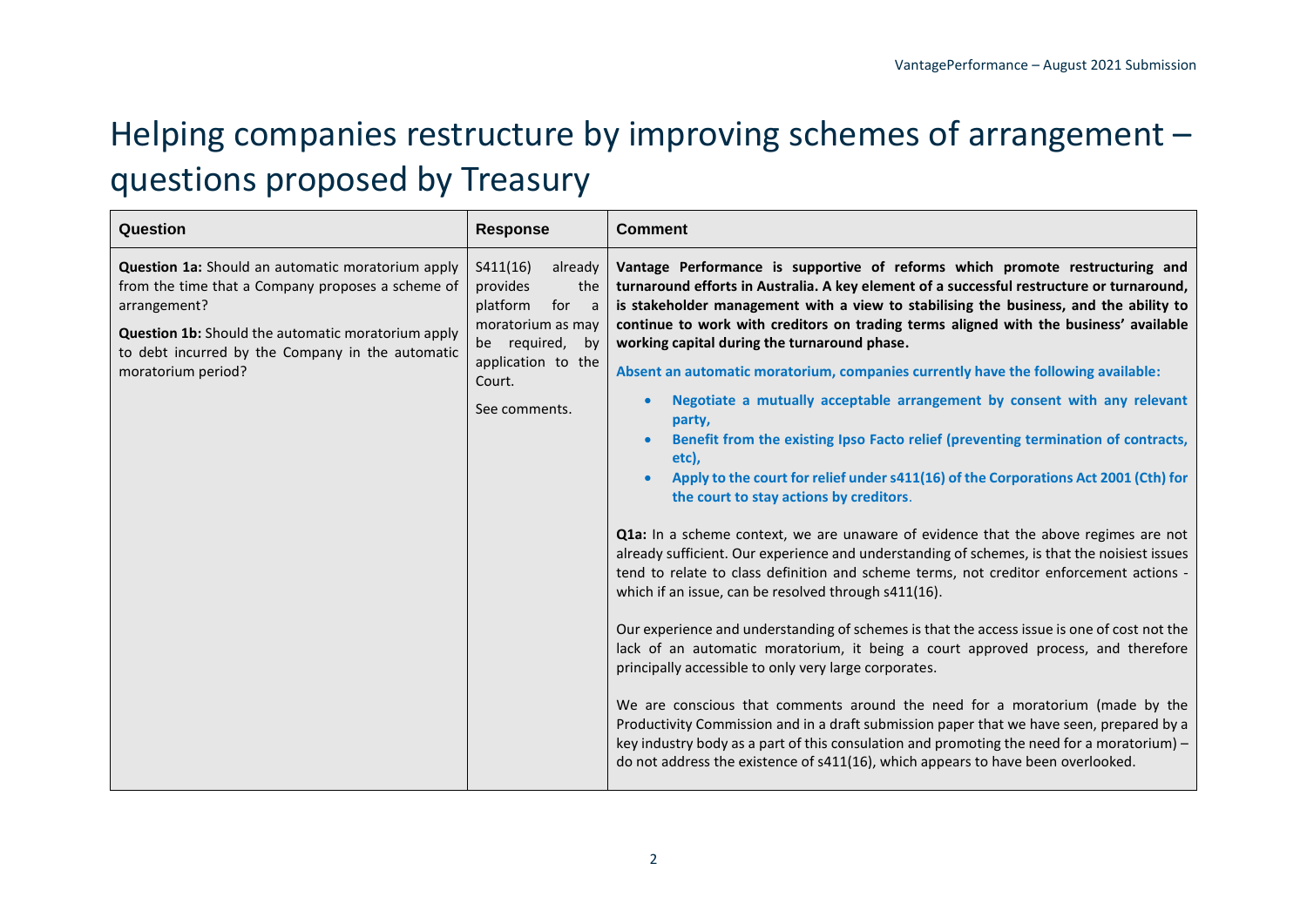|                                                                                                                                                                                                                    |             | That said, if there is a significant desire to broaden the use of schemes and one element of<br>that is evidenced to be a need to implement a scheme moratorium, s411(16) could be<br>varied to provide an automatic moratorium rather than requiring a court application, and<br>allowing any aggrieved party to apply for a variation to the automatic moratorium,<br>thereby reversing the onus.<br>However, the ramification cannot be to inhibit the company's ability to access future<br>trade on normal trading terms, without the need for 'guarantees' or prepayment. That<br>would have the opposite impact and make schemes less accessible and more unwieldy.<br>If a moratorium is considered necessary $-$ the practical working out of that must be to<br>stabilise the platform, reduce noise, enhance the company's ability to restructure, and<br>not overly complicate and thereby increase the cost or burden associated with the<br>scheme process (when compared to not making the change). The balance of this paper<br>assumes it is determined that a moratorium is considered necessary. |
|--------------------------------------------------------------------------------------------------------------------------------------------------------------------------------------------------------------------|-------------|---------------------------------------------------------------------------------------------------------------------------------------------------------------------------------------------------------------------------------------------------------------------------------------------------------------------------------------------------------------------------------------------------------------------------------------------------------------------------------------------------------------------------------------------------------------------------------------------------------------------------------------------------------------------------------------------------------------------------------------------------------------------------------------------------------------------------------------------------------------------------------------------------------------------------------------------------------------------------------------------------------------------------------------------------------------------------------------------------------------------|
| Question 2: Would the moratorium applied during<br>voluntary administration be a suitable model on which<br>to base an automatic moratorium applied during a<br>scheme of arrangement? Are any adjustments to this | See comment | S411(16) already exists within the scheme context. As such, s411(16) could be reviewed,<br>together with any construction issues raised in court cases (eg see commentary on In the<br>matter of Boart Longyear Limited [2017] NSWSC 537), and varied to provide for an<br>automatic moratorium and resolving such issues with express text.                                                                                                                                                                                                                                                                                                                                                                                                                                                                                                                                                                                                                                                                                                                                                                        |
| regime required to account for the scheme context?<br>Should the Court be granted the power to modify or<br>vary the automatic stay?                                                                               |             | Yes, the court should be granted the power to modify or vary the automatic stay.                                                                                                                                                                                                                                                                                                                                                                                                                                                                                                                                                                                                                                                                                                                                                                                                                                                                                                                                                                                                                                    |
|                                                                                                                                                                                                                    |             | A voluntary administration is a creditor led process involving the board's loss of control to<br>a voluntary administrator (and the moratorium and creditor payment protections are<br>expansive and crafted accordingly). It is not suitable for schemes, which are principally<br>company in possession debtor led - and desirable to companies and their boards in that<br>respect - with the additional oversight required in a voluntary administration not required<br>in a scheme in light of the court's oversight.                                                                                                                                                                                                                                                                                                                                                                                                                                                                                                                                                                                         |
|                                                                                                                                                                                                                    |             | Greater regulatory or third party oversight (separate to the court) which reduces the<br>company's and its board's control over the scheme process, is likely to operate to<br>dissuade not encourage greater use of schemes. It will also increase complexity and cost.                                                                                                                                                                                                                                                                                                                                                                                                                                                                                                                                                                                                                                                                                                                                                                                                                                            |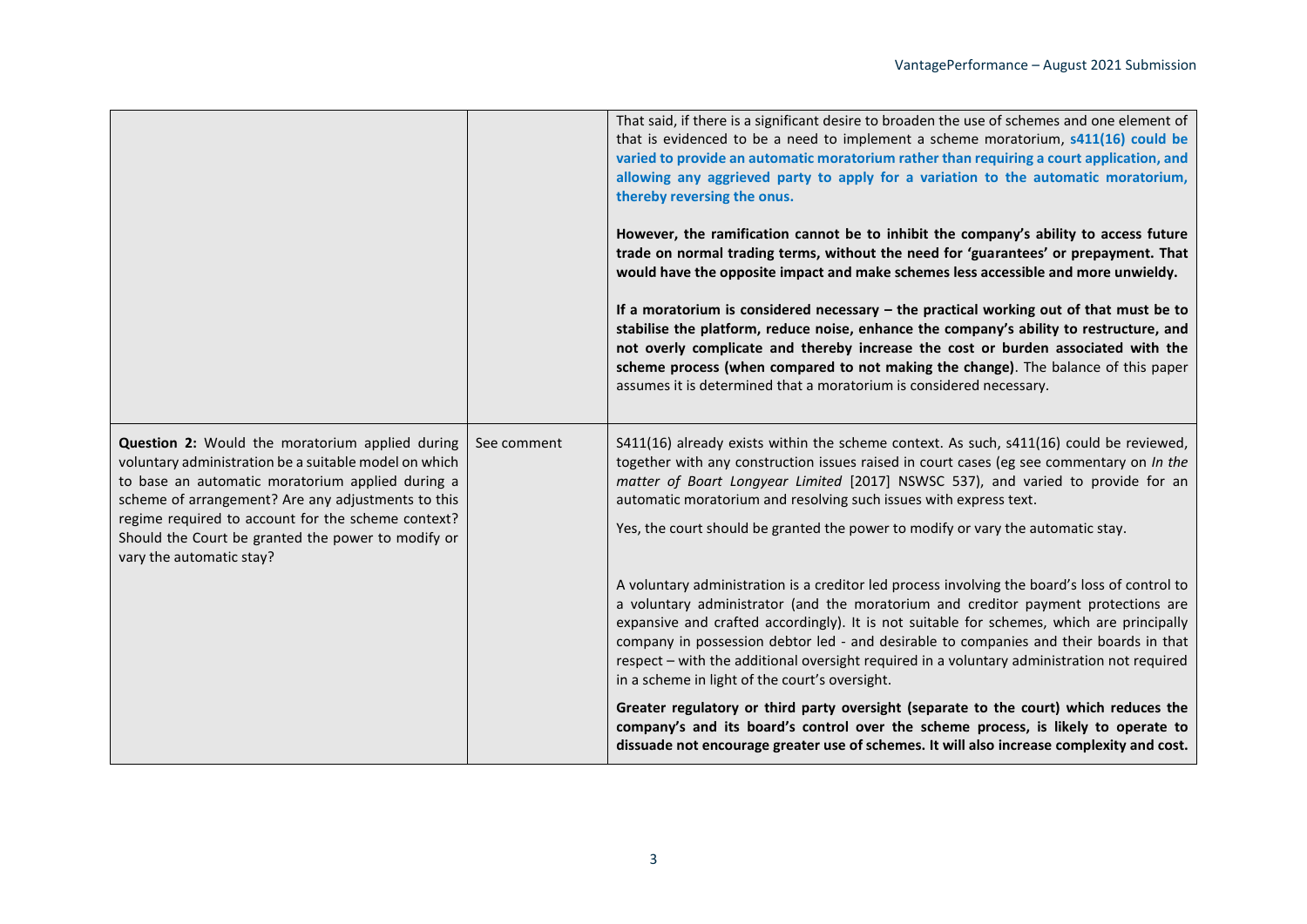| <b>Question 3:</b> When should the automatic moratorium<br>commence and terminate? Are complementary<br>measures (for example, further requirements to notify<br>creditors) necessary to support its commencement? | See comment                                                             | Commence - when the first public notice is given (notice to convene a meeting of members<br>to the Australian Securities and Investments Commission ("ASIC") (not sooner in the pre-<br>planning phase).                                                                                                                                                                                                                                                                                                                                                                                                                                                                                                                                                                                                                                            |
|--------------------------------------------------------------------------------------------------------------------------------------------------------------------------------------------------------------------|-------------------------------------------------------------------------|-----------------------------------------------------------------------------------------------------------------------------------------------------------------------------------------------------------------------------------------------------------------------------------------------------------------------------------------------------------------------------------------------------------------------------------------------------------------------------------------------------------------------------------------------------------------------------------------------------------------------------------------------------------------------------------------------------------------------------------------------------------------------------------------------------------------------------------------------------|
|                                                                                                                                                                                                                    |                                                                         | Noting, schemes are rarely unlikely commenced as an abuse of process - they are expensive<br>and ordinarily only commenced by large / instituational corporate groups, together with<br>legal advice. That is, the risk of a scheme being commenced and continued, for the ulterior<br>purpose of obtaining a moratorium with no intention to restructure, would appear to be<br>very low.                                                                                                                                                                                                                                                                                                                                                                                                                                                          |
|                                                                                                                                                                                                                    |                                                                         | The position might be different if a pre-filing automatic moratorium was contemplated,<br>which might result in abuse, which is not recommended.                                                                                                                                                                                                                                                                                                                                                                                                                                                                                                                                                                                                                                                                                                    |
| Question 4: How long should the automatic<br>moratorium last? Should its continued application be<br>reviewed by the Court at each hearing?                                                                        | See comment                                                             | Continue – so long as the scheme procedure and proceeding continues;<br>With any affected creditor able to apply to court for a variation.<br>A review process at every court hearing would necessitate evidence and increase cost and<br>court time. It may require an issue that is not in dispute to be addressed by the court. As<br>such, this is undesirable.<br>Rather, every court hearing ought to be an opportunity for any agreieved party to apply for<br>a variation to the automatic stay (in addition, an urgent injunctive basis should be available).                                                                                                                                                                                                                                                                              |
| <b>Question 5:</b> Are additional protections against liability<br>for insolvent trading required to support any<br>automatic moratorium?                                                                          | No, Safe Harbour<br>(s588GA)<br>is<br>available although<br>see comment | Directors currently have the following protection available during restructuring efforts:<br>s588GA Safe Harbour - this section is already available and director feedback is<br>$\bullet$<br>that it is fit for purpose. See separate review on safe harbour and our submissions;<br>however our direct experience and feedback from directors is that the safe<br>harbour is effective to support their restructuring efforts during financial<br>difficulties. It is a useful tool to turn a company around and also in the pre-planning<br>phases of any necessary formal restructure via a scheme or voluntary<br>administration.<br>Where a company is pursuing a scheme to restructure and improve the company's financial<br>position, the elements of safe harbour ought readily be able to be satisfied, noting the<br>following however: |

 $\mathbf{r}$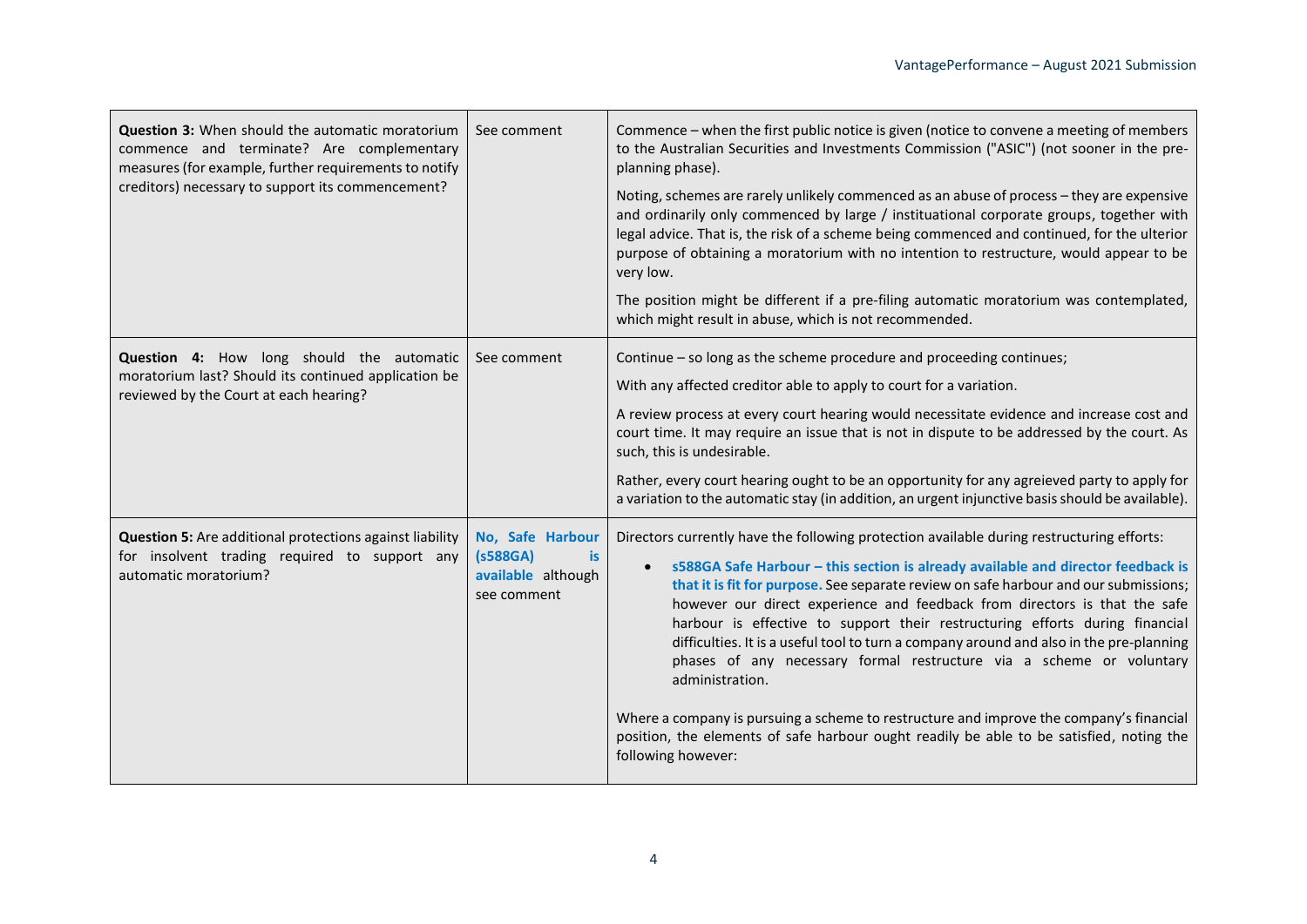|                                                                                                                                                                                                            |                           | It is possible that a scheme will seek to vary the rights of employees - if that is the<br>case, it is possible that there might be a conflict between the employee compliance<br>element of the safe harbour framework and what is being sought under the<br>scheme. In this narrow case, for the safe harbour to be available, the scheme law<br>might be varied as follows:<br>To provide for power to the court to waive the employee compliance element of<br>s588GA(4)(a)(i) to the extent [only] of any conflict with the proposed scheme, by<br>application to the court (and any ancillary orders necessary, eg the time that the<br>waiver is on foot etc). |
|------------------------------------------------------------------------------------------------------------------------------------------------------------------------------------------------------------|---------------------------|-----------------------------------------------------------------------------------------------------------------------------------------------------------------------------------------------------------------------------------------------------------------------------------------------------------------------------------------------------------------------------------------------------------------------------------------------------------------------------------------------------------------------------------------------------------------------------------------------------------------------------------------------------------------------|
| <b>Question 6:</b> What, if any, additional safeguards should<br>be introduced to protect creditors who extend credit<br>to the Company during the automatic moratorium<br>period?                         | Remove preference<br>risk | Ipso Facto relief was introduced to enhance the likelihood of a successful restructure.<br>Creditors who are paid do not need protection. Creditors who are not paid can elect not to<br>extend new credit.<br>However, creditors who agree to trading terms with the company and in that sense, extend<br>credit, should not be penalised by taking on preference risk. They should be able to receive<br>payment for invoices issued without threat of preference if the restructure fails. Any<br>preference carve out, should be limited however to payment of new debt incurred during<br>the scheme period (not arrears).                                       |
| <b>Question 7:</b> Should the insolvency practitioners<br>assisting the Company with the scheme of<br>arrangement be permitted to act as the Voluntary<br>Administrators of the Company on scheme failure? | n/a                       | [Intentionally blank]                                                                                                                                                                                                                                                                                                                                                                                                                                                                                                                                                                                                                                                 |

### Other issues

| Question                                                                                                                                                       | <b>Response</b> | <b>Comment</b>        |
|----------------------------------------------------------------------------------------------------------------------------------------------------------------|-----------------|-----------------------|
| <b>Question 8:</b> Is the current threshold for creditor   Yes<br>approval of a scheme appropriate? If not, what would $\vert$<br>be an appropriate threshold? |                 | [intentionally blank] |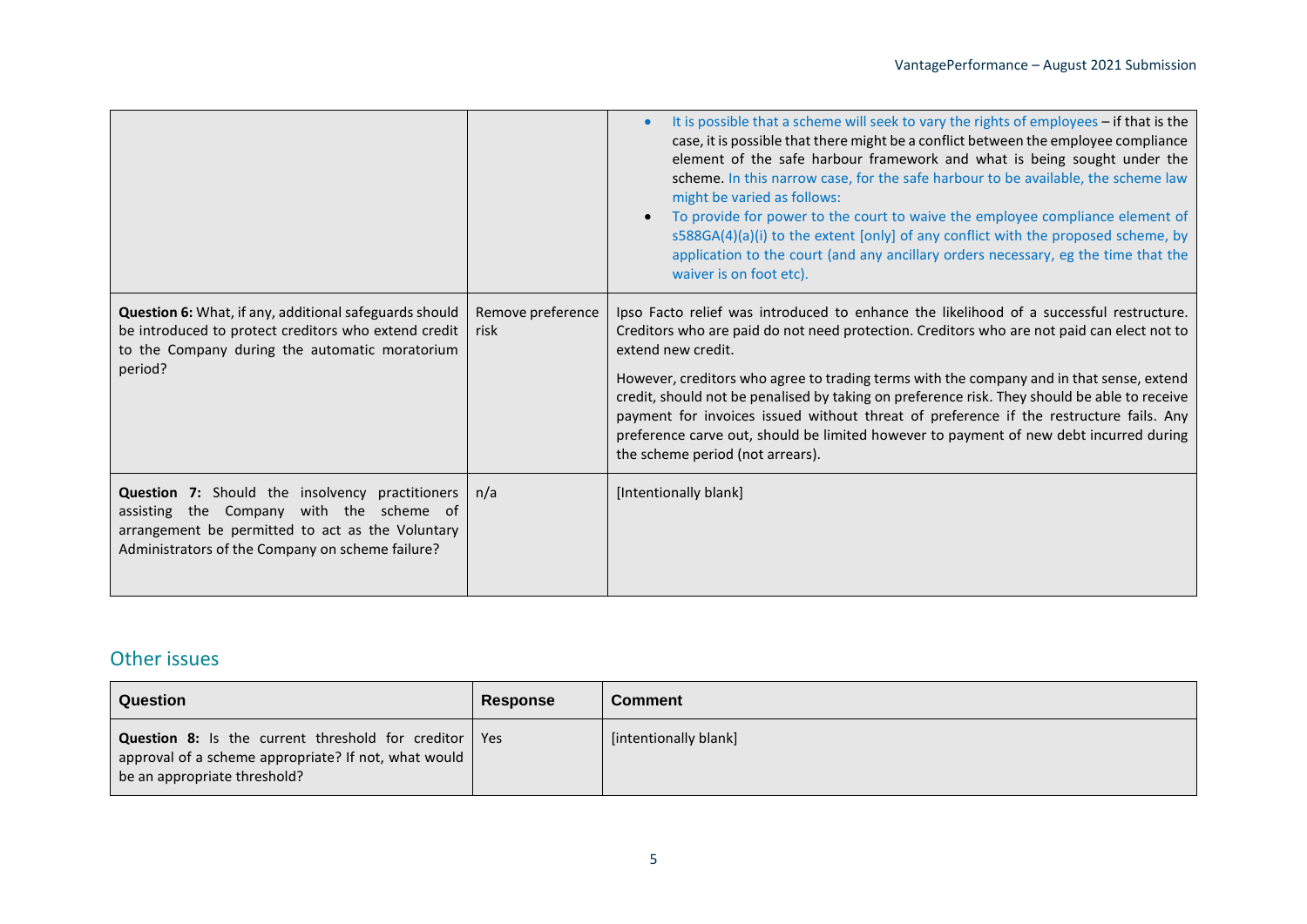| <b>Question 9:</b> Should rescue, or 'debtor-in-possession',  <br>finance be considered in the Australian creditors'<br>scheme context?                                                                                      | <b>Yes</b>                 | This is desirable, to provide companies greater support for new money requirements.<br>Matters such as senior secured first right of refusal and adequate protection will need to be<br>considered. |
|------------------------------------------------------------------------------------------------------------------------------------------------------------------------------------------------------------------------------|----------------------------|-----------------------------------------------------------------------------------------------------------------------------------------------------------------------------------------------------|
| <b>Question 10:</b> What other issues should be considered<br>to improve creditors' schemes?                                                                                                                                 | Cross-class crams<br>downs | Yes to introduce.                                                                                                                                                                                   |
| <b>Question 11:</b> Are there any other potential impacts $ n/a $<br>that should be considered, for example on particular<br>parties or programs? If so, are additional safeguards<br>required in response to those impacts? |                            | [intentionally blank]                                                                                                                                                                               |
| <b>Other</b>                                                                                                                                                                                                                 | n/a                        | [intentionally blank]                                                                                                                                                                               |